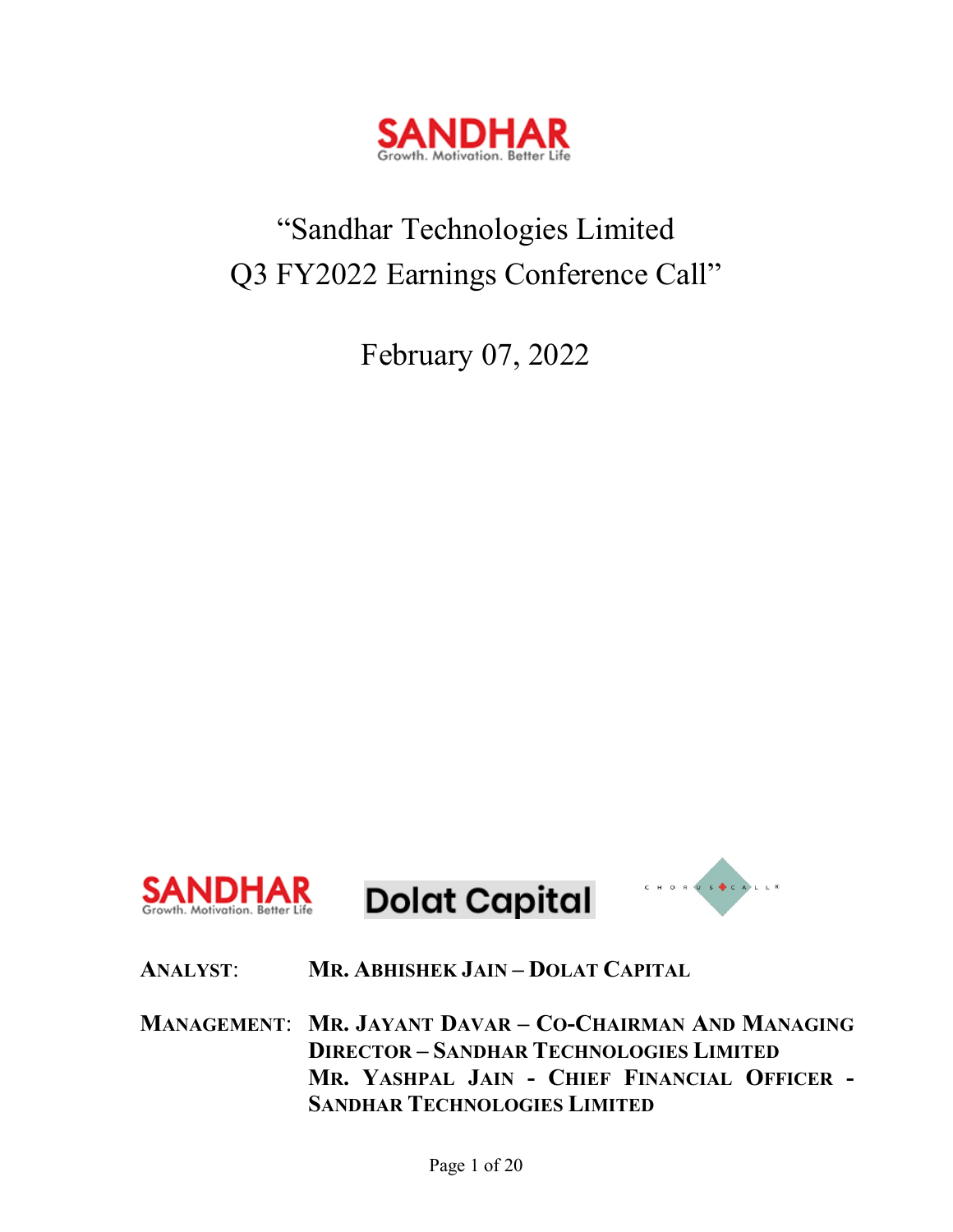

| <b>Moderator:</b> | Ladies and gentlemen, good day and welcome to the Q3 FY2022 Earnings Conference Call        |
|-------------------|---------------------------------------------------------------------------------------------|
|                   | of Sandhar Technologies, hosted by Dolat Capital. As a reminder, all participant lines will |
|                   | be in the listen-only mode, and there will be an opportunity for you to ask questions after |
|                   | the presentation concludes. Should you need assistance during the conference call, please   |
|                   | signal an operator by pressing "*" then "0" on your touchtone phone. Please note that this  |
|                   | conference is being recorded. I now hand the conference over to Mr. Abhishek Jain from      |
|                   | Dolat Capital. Thank you and over to you, Sir!                                              |

- **Abhishek Jain**: Thanks Steven. Good morning everyone. On the behalf of Dolat Capital I welcome you all on the third quarter conference call of Sandhar Technologies. From the management side we have with us Mr. Jayant Davar – Co-Chairman and Managing Director, and Mr. Yashpal Jain – CFO. Now I will hand over the call to Mr. Davar for his opening remarks post which we can have the question and answer session. Over to you Mr. Davar!
- **Jayant Davar:** Thank you, Abhishek and thank you Steven for this opportunity to talk to you about the industry etc., and of course Sandhar. So while numbers and I am going to leave all of those to Yashpal Ji to explain, I am happy to begin by once again welcoming you all, wishing you a very, very Happy New Year, and also from a perspective of Sandhar just to give you a broadside that we have in terms of nine month comparison over last year these nine months have been remarkably better.

Despite this being one of the most challenging quarters that we have seen in history. The commodity prices have gone out of the window and in some cases gone up by almost 30%, 40% so while the current quarter that we are in is stabilizing, the impact of the growing commodity prices or the rising commodity prices have had a plague on every company in the sector inside and outside.

In the nine months, we have had two difficult things that have also happened one is the chip shortage as you are all aware of, which has impacted the output of all four-wheelers and then in terms of two-wheelers at the entry level model there has been a slump in demand.

Putting these two things together I think it has been a challenging quarter and our numbers for therefore the last three months have not been what we had expected out of the beginning of the year. The silver lining of course is that while the entire industry has gone down, we at Sandhar have managed not only to out beat the industry but show positive results.

So I am going to leave it there and then you can start your question and answer session and I will ask Yashpal Ji to kind of take on questions where numbers are concerned and I will happily and supplemented with whatever any future looking statements are. Thank you.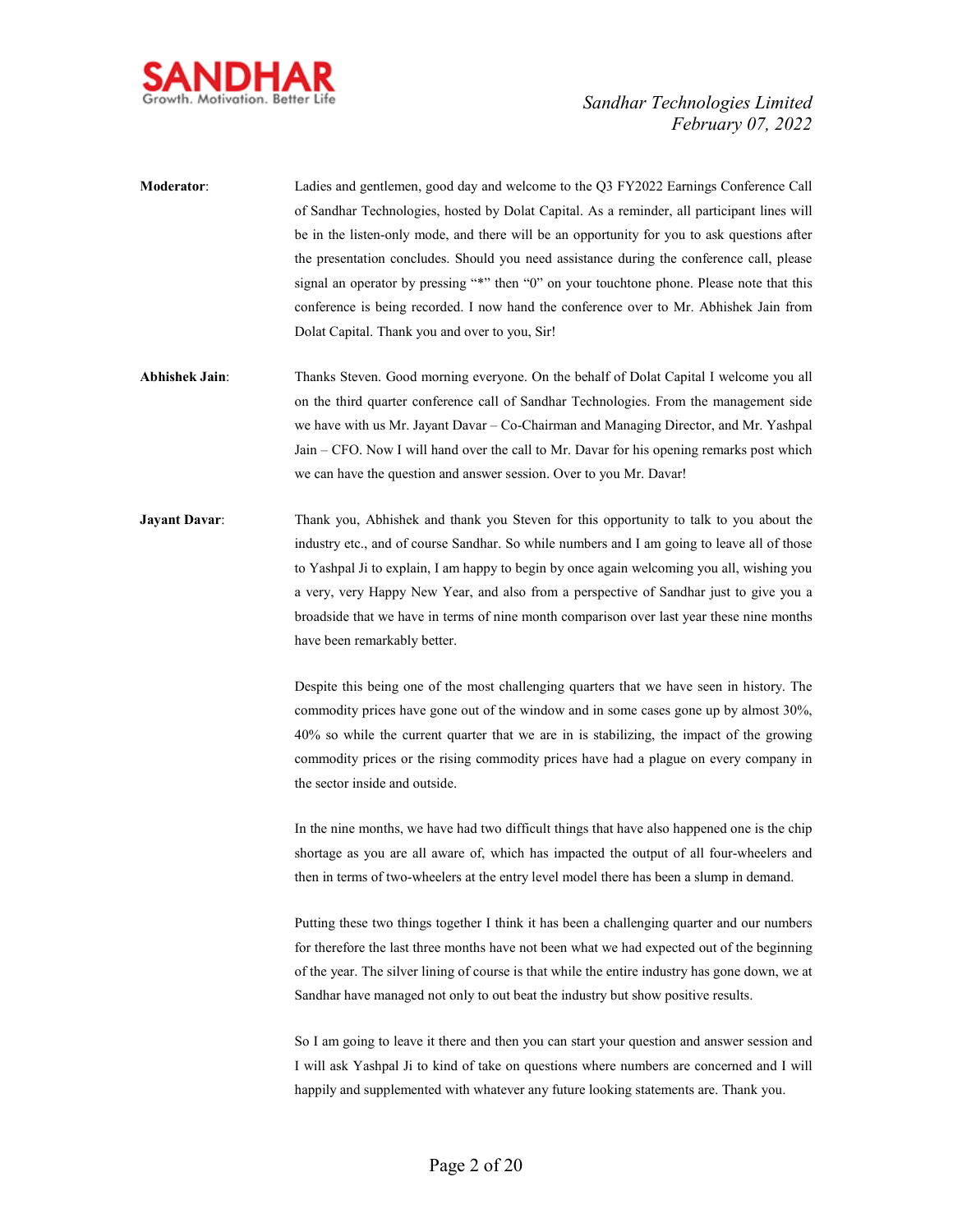

**Moderator**: Thank you very much. We will now begin the question-and-answer session. The first question is from the line of Abhishek Gaoshinde from Sunidhi Securities. Please go ahead.

**Abhishek Gaoshinde**: Thank you Sir for the opportunity. First of all, if you can share your outlook for quarter four or first half of the next financial year?

- **Jayant Davar:** Well, Abhishek I am not allowed to give you numbers for the quarter. All I can tell you is that this quarter should be better on account of two or three things. One, I understand the chip shortage situation is improving and therefore we should see some uptick where in terms of numbers of vehicles being sold, you are aware that so far we have lost almost 0.5 million cards in terms of production during the year. I do believe that most of the car companies now are saying that things are getting back to a level which is better than what it was in the last quarter and therefore one should be able to see better numbers there that is one, on the two-wheeler front again I understand from FADA that while sales have been low, the footfalls have started to happen in the showrooms. So that again is a positive, positive thing. The third positive lined up stuff right now is that like I said the commodity prices have started to kind of stabilize and therefore you are aware that companies like us when the commodity prices go up and keep going up our impact lasts for at least three months and even longer if they continue to grow. But on stabilization the compensation that we get from the customers bring us on to a normal platform. So, we expect that to happen and the losses that you get or the impact that you have of rising commodity prices is taken off the table. So those are three statements that I can made with whatever I can see right now obviously I cannot talk to you about the entire quarter. I do not want to open the astrologer's ball here, but that is where it is. In terms of absolute numbers we cannot give you any forward looking statements here.
- **Abhishek Gaoshinde**: No, these are helpful directional things are happened. Second thing Sir, you have applied for the PLI scheme. If you can elaborate that what kind of products or categories we are targeting under this PLI scheme?
- **Jayant Davar:** Well, we are looking at several and I am happy to tell you that in the two-wheeler segment for example, we are looking at a lot of electronics. We are also looking at batteries and BMS's we are looking at battery chargers, we are looking at motor controllers, we are looking at DC/DC converters and for the four-wheeler segment, some of our technology partners have already started doing stuff internationally which we brought to India including the rear parking sensors, cameras, security systems, lane departure warning systems, heads up display, the radars and kick sensors, different kind of sensors and the stuff that I have mentioned earlier. So there is a lot in the kitty right now. We are still trying to consolidate and build the demand, a lot of it is mandated, a lot of it will become mandated by the government and we should be in position to be able to take advantage.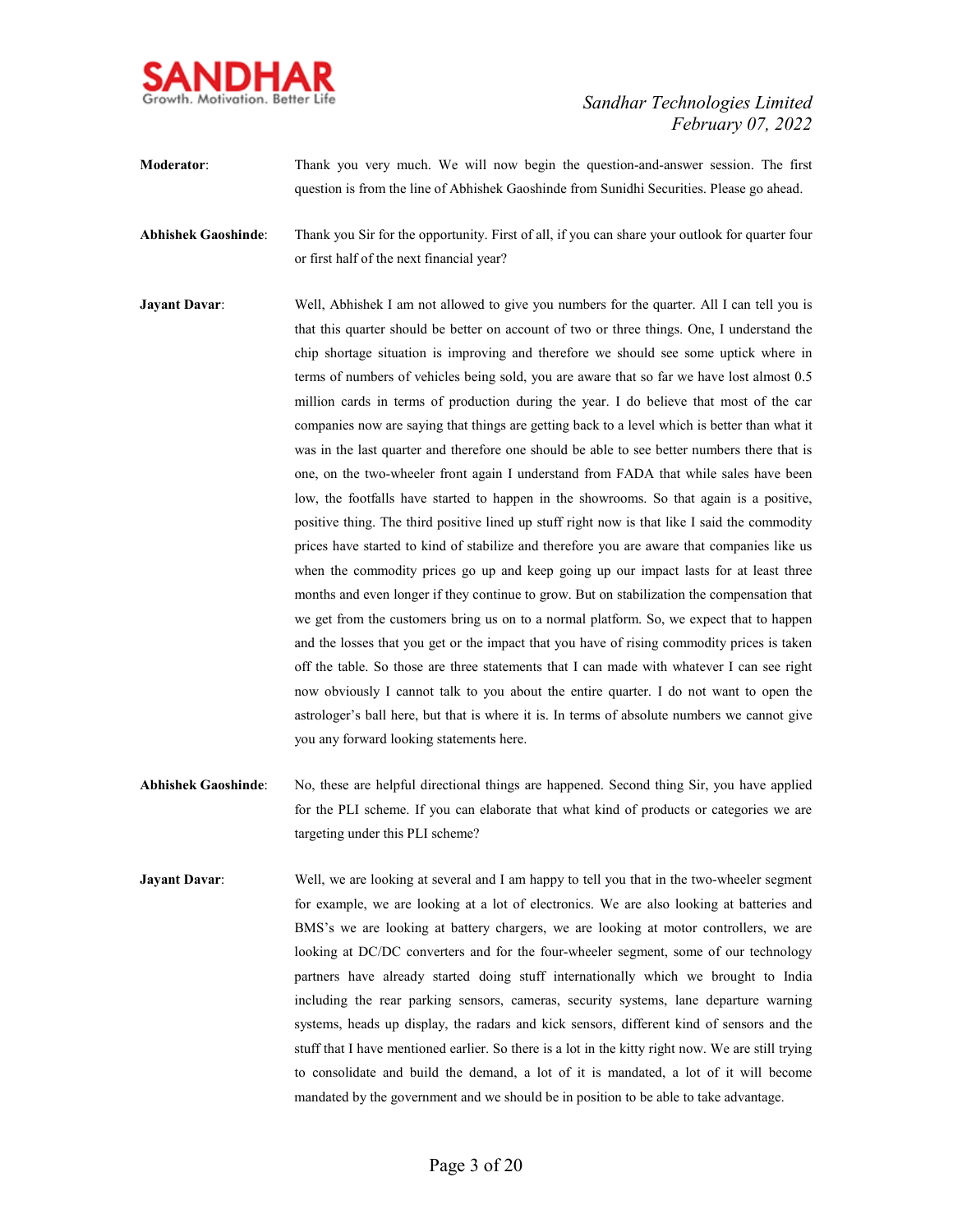

**Abhishek Gaoshinde**: Just one last question with Mr. Jain. Sir earlier you are looking to apply for the PLI scheme just based on directionally if you came for that?

**Jayant Davar:** We already applied for the PLI scheme.

- **Abhishek Gaoshinde**: No, my question is that based on your assessment there, how the profitability or return of investment would be different, if you have invested in the same project without PLI scheme just directionally your comment? I am not looking for a specific number. Directionally how the things would be different with the PLI scheme?
- **Jayant Davar:** No Abhishek it is very difficult to talk commercials right now. All I can tell you is that the PLI scheme in itself has a built off module of anywhere between 4% and 11% depending on the product, depending on the investment and depending on how quickly you can do it over the next five years. So while there will be an investment anything if you were to say in liketo-like if I was to do it we have the option depending again on the amount of input cost, on the amount of value addition, on the amount of distance to be travel anywhere between 4% and 11%.
- **Abhishek Gaoshinde**: Okay Sir, thank you.
- **Moderator:** Thank you. The next question is from the line of Sanket Baheti from GeeCee Ventures. Please go ahead.
- **Sanket Baheti:** Thank you Sir for the opportunity. Couple of questions; Sir how much capex you have done in nine months and what is the total capex will be doing in this financial year?
- **Yashpal Jain**: As of now in nine months we have done a capex of close to 134 Crores.
- **Sanket Baheti:** For the total capex?
- Yashpal Jain: For the fourth quarter we are again expecting to go something around 50 Crores or so, so annual capex we are planning around 184 Crores in this current financial year.
- **Sanket Baheti**: Sir next year?
- Yashpal Jain: Next year well as we move we are commissioning the specific projects for our clients so next year apart from our regular capex we have a plan to go for another capex of close to 100 Crores.
- **Sanket Baheti**: I think it is approximately 80 Crores of your maintenance capex and 100 Crores will be this combined?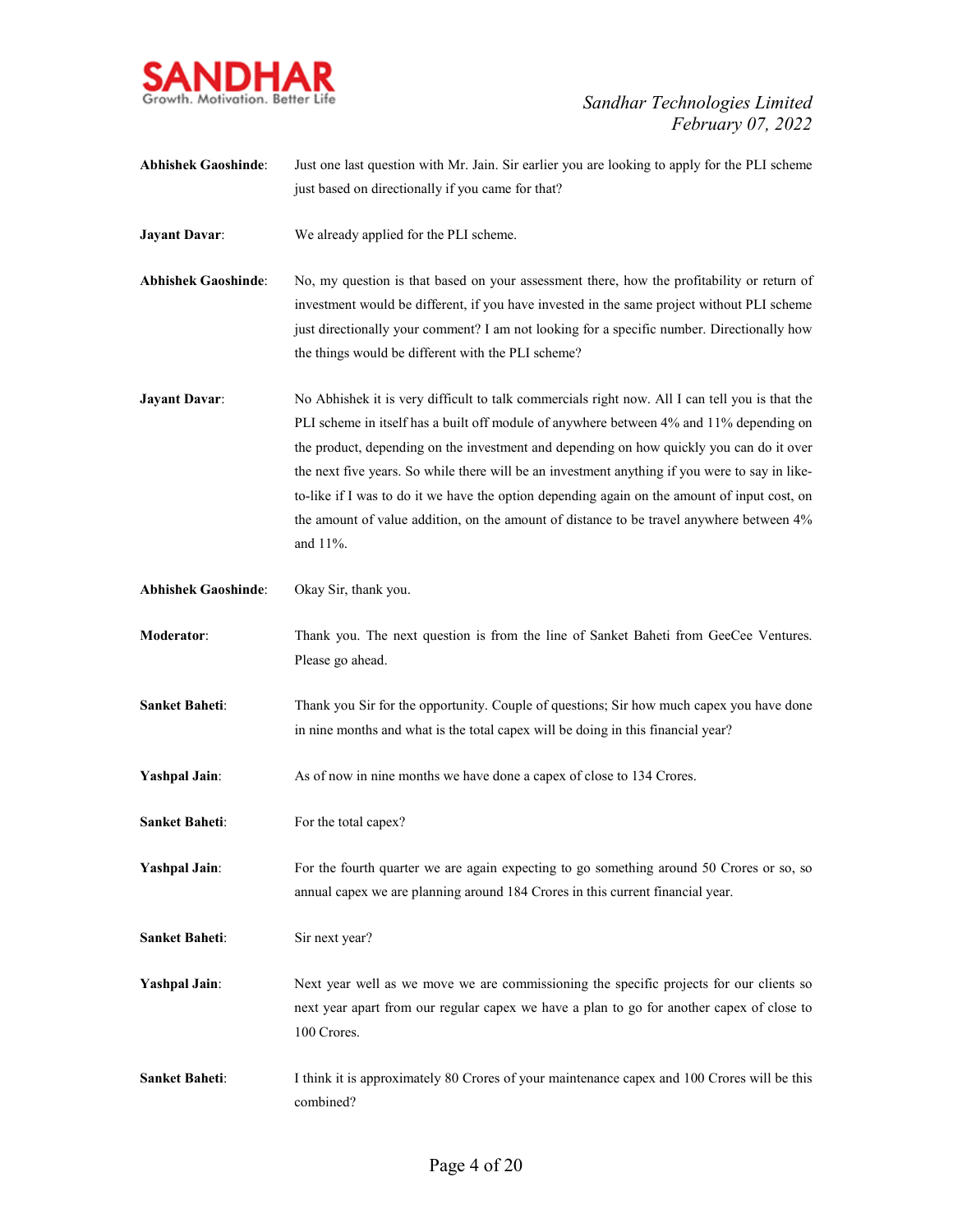

- **Yashpal Jain:** Yes, maintenance capex that is a need base capex. It is not a thumb rule that we have to forcefully incur capex equal to the depreciation , it depends, but yes 100 Crores we will be spending on our expansions as of now, and this figure will keep on changing based on the businesses that we are securing from the customers.
- **Jayant Davar:** Let me just supplement there. We are currently in this particular year. The idea was to commission five new plants, you are aware that the Nalagarh plant was inaugurated. This was done in the month of December and in the month of January we have started commercial production. We have now facilities coming up in Halol, in Hosur- Tamil Nadu, in Mysore in Karnataka and then an international unit in Romania. If you were to look at what the outflows, net outflows there is a total capex and there is a net outflow as well and this is taken after consideration of the incentives or subsidies that have been provided by the State or the Federal Governments. The total capex we look at for the plant here in India, Yashpal Ji you want to give a number and also for the total net outflows for all these five plants.
- **Yashpal Jain**: Yes, definitely I will provide it, Sir. Four plants we are building up in India.
- **Jayant Davar:** Five including the one that we have one so that will give them where is coming from.
- **Yashpal Jain**: So 291 is the capex gross capex that we were doing in India, 159 Crores is the estimated capex for Romania plant so this is the gross capex that we have planned, if we take out the subsidies and etc., which will be something around 115 Crores, if we take out this will be roughly around 200 Crores of the capex sir out of the 190 Crores is the figure of a net capex after we consider there are various benefits on subsidies.
- **Jayant Davar:** That is one the other thing that you have to keep in mind is that all these plants are fully booked from day one so when they start they go into full force production we do not have a gradual increase of production that we are looking at which means that a large part of the revenue will appear against these investments in the next financial year itself.
- Sanket Baheti: Sir by when these plants are expected to start?
- **Jayant Davar:** While we are looking like I said Nalagarh has already started, it is building up and ramping up, we have Halol which should also go into production in this financial year itself. Hosur and Tamil Nadu also we are targeting the month of March, in Mysore it will take us another three months or so. So we are looking at probably June and Romania again is something where we are looking at June of 2022.
- **Sanket Baheti:** Sir what will be the total revenue from this?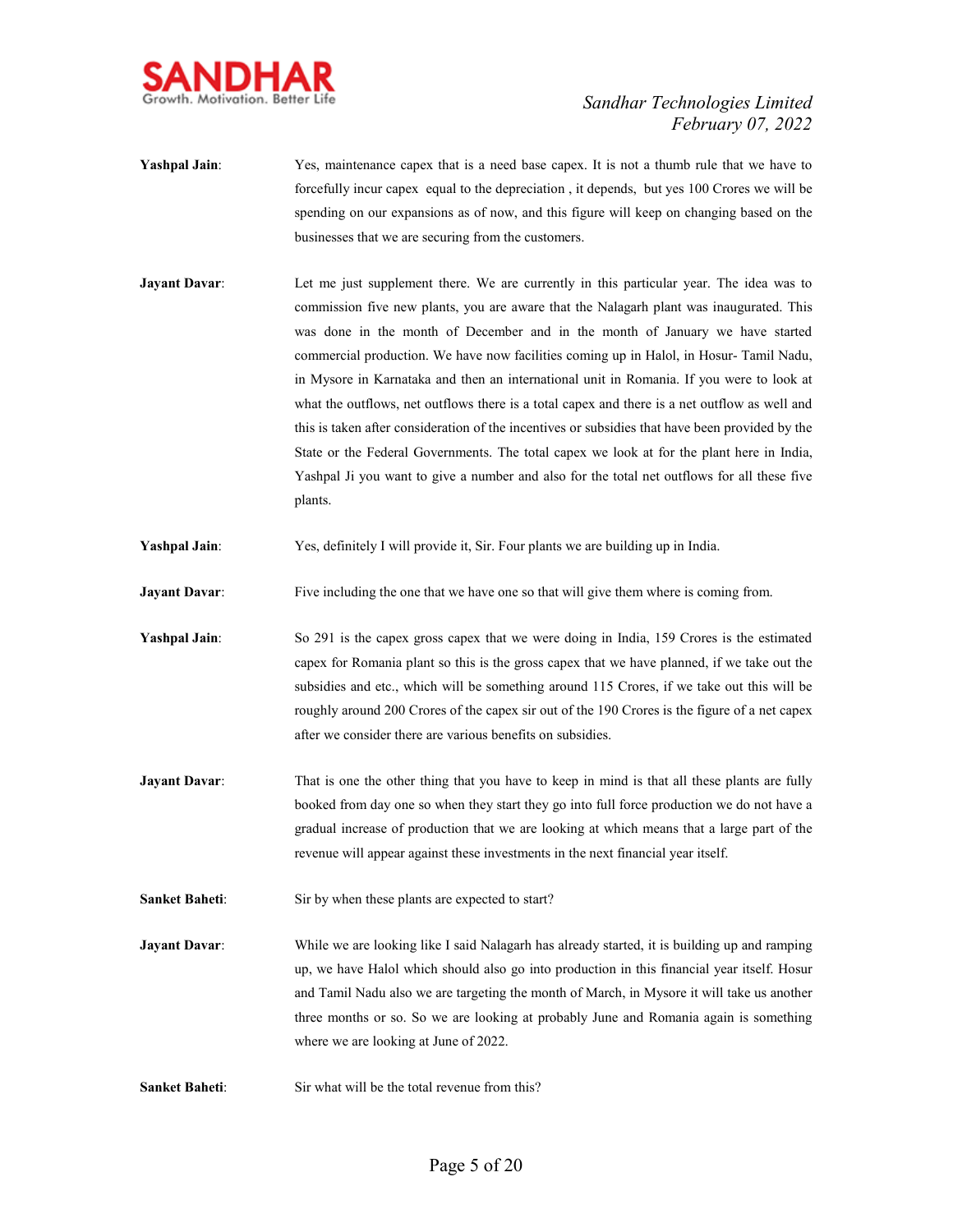

| <b>Jayant Davar:</b>   | Well again we are building a capacity to overall have revenue from these five plants to the<br>tune of about 780 odd Crores.                                                                                                                                                                                                                                                                                      |
|------------------------|-------------------------------------------------------------------------------------------------------------------------------------------------------------------------------------------------------------------------------------------------------------------------------------------------------------------------------------------------------------------------------------------------------------------|
| <b>Sanket Baheti:</b>  | Most of that will come in FY2023 itself starting from FY2023?                                                                                                                                                                                                                                                                                                                                                     |
| <b>Jayant Davar:</b>   | Well depending on when it starts and obviously it takes a couple of months to stabilize but<br>otherwise the capacities are fully booked.                                                                                                                                                                                                                                                                         |
| Sanket Baheti:         | Sir in terms of sheet metal components I think we have reached revenue around 116 Crores<br>during the quarter. So further new plants will be catering to the sheet metal components, is<br>it right.                                                                                                                                                                                                             |
| <b>Jayant Davar:</b>   | No, not all. Yes, some of them are sheet metal in India but Romania continues to be our<br>growth and expansion of high precision aluminium castings.                                                                                                                                                                                                                                                             |
| <b>Sanket Baheti:</b>  | Sir, last thing. What is the gross debt and net debt at the end of the quarter three?                                                                                                                                                                                                                                                                                                                             |
| <b>Yashpal Jain:</b>   | Our gross debt stands at 356 Crores as at the December end and our net debt will be around<br>350 Crores.                                                                                                                                                                                                                                                                                                         |
| Sanket Baheti:         | Thank you Sir. Thank you so much.                                                                                                                                                                                                                                                                                                                                                                                 |
| Moderator:             | Thank you. The next question is from the line of Navneet Bhaiya an Individual Investor.<br>Please go ahead.                                                                                                                                                                                                                                                                                                       |
| <b>Navneet Bhaiya:</b> | Sir, my question is regarding you have targeted new product that you have explained in<br>your presentation for both the two-wheeler and the four-wheeler segment so do we have tie<br>ups for these with OEs already and where are we getting the technology from for most of<br>these products?                                                                                                                 |
| <b>Jayant Davar:</b>   | Come again I did not get the question, please once again?                                                                                                                                                                                                                                                                                                                                                         |
| <b>Navneet Bhaiya:</b> | These products that we are developing the targeted new products for the two-wheeler and<br>the four-wheeler segment things like battery chargers, keyless solutions, there are several<br>products that we have listed in our presentation so do we already have tie-ups for these with<br>the original equipment manufacturers or once we developed it how does it exactly work<br>does it work on a pool basis? |
| <b>Jayant Davar:</b>   | It works two ways one is co-creation. A co-creation is it depends on the model, depends on<br>the OEM so I can give you a couple of examples which will probably exemplify what I am<br>saying. You brought about let us say keyless entry. Now the keyless entry which is the new                                                                                                                                |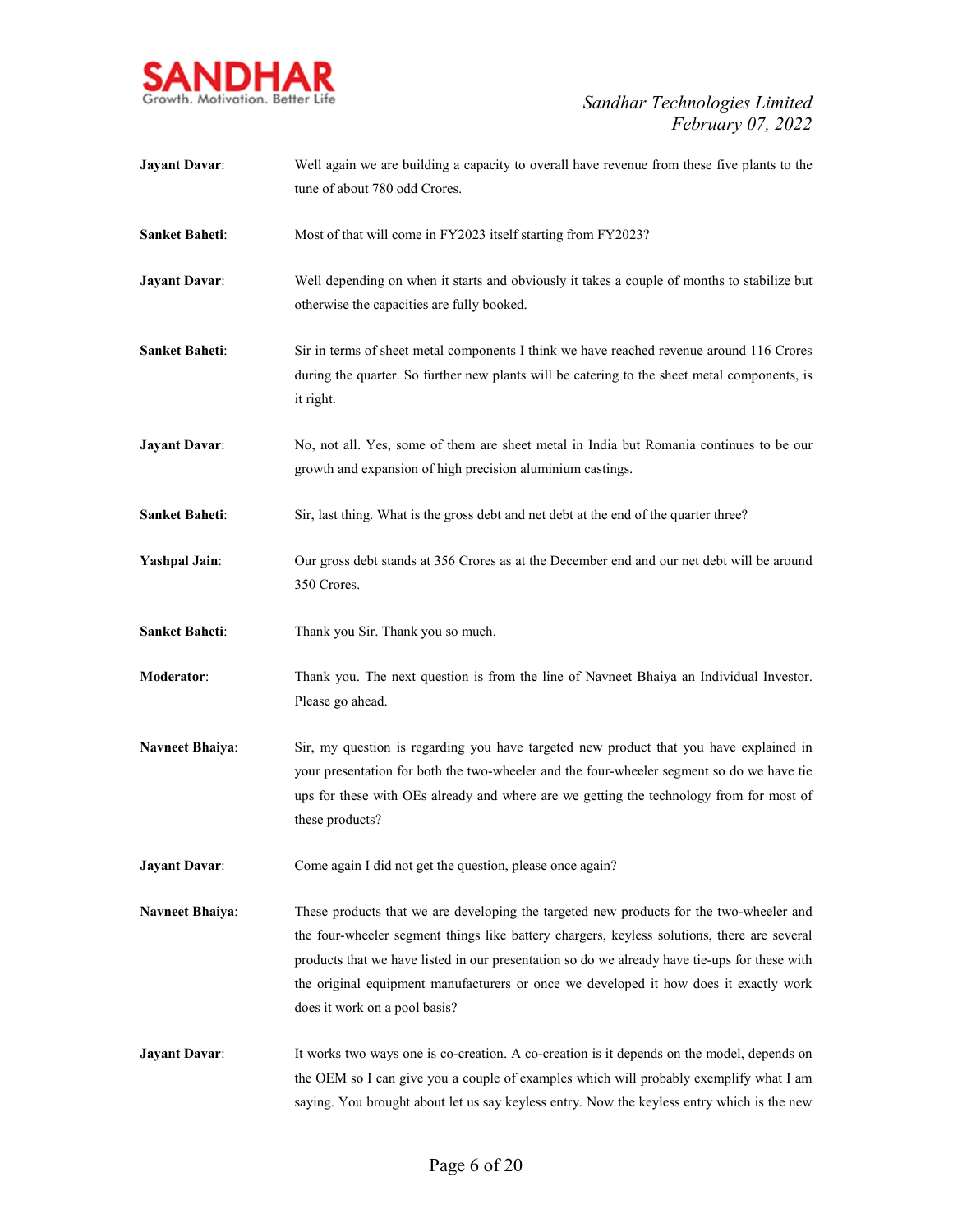

or the futuristic way of locks or security for vehicles, there are different elements to it, if you take a two-wheelers themselves there are different levels, right now the loss that we provide cost anywhere between Rs.300 and Rs.500 odd. Going forward as keyless entry comes in the minimum level would be Rs.1600 and the maximum level would be Rs.8000. Now these obviously means that the features that get involved in keys bring in different technology so you would be happy to know that your company has one our own R&D which is developed the one which is the cheapest level of the keyless entry locks, we have Whetron which is let us say the worldwide supplier for Suzuki and Honda where the cost is about Rs.3500 when we also have technology partners of Honda Lock who have been our partners now for 30 years where the difference could be between Rs.5000 to Rs.8000 but they cover up the entire end of the platform that runs for the next three generations. So that should give you we not only have one we have almost three backups for the kind of technologies that we are looking to offer and depending like I said in the model of the OEM depending on the features require. We have adequate backing of the right kind of technology partners to take us through this.

- **Navneet Bhaiya:** If I understand it correctly any of these products that they are developing we have some 10, 15 or maybe 20 odd products listed do we already have a tie-up with the OE once we develop it to supply to that respective model?
- **Jayant Davar:** Yes, whatever we are developing is being developed, you see we are, so there are certain elements I will break this up into two, there are some components where we are current suppliers. Locks for example we are the largest lock producing companies obviously all the OEMs that are looking for anything futuristic in terms of technology for the next three generations, four generation of their vehicles co-created well then there are items which we currently do not do especially in the field of EVs and so on and so forth. Now there because the customers do not know that we do them and the customers do not themselves also have the technology because these are new ideas but the market is kind of developing they are reaching out to people who have technology tie-ups and we have those technology tie-ups so like I mentioned with several of our joint ventures and technology partners. So we are inviting that people are coming in we are now at a stage where we have started talking to them about technologies, features availability that they are looking for, the commercials and so on and so forth. So that is where the scenarios are, that the traction seems to be building on the components that I mentioned earlier.
- **Navneet Bhaiya**: Two related questions to these so new product that we develop not upgradation like the locks that you have mentioned the new product that we are building on what proportion of our turnover let us say a medium-term to these constitute I know cabins is soemthing that you get a few year back but just wanted your sense on that how long that they take to ramp up a new product that we are building all together?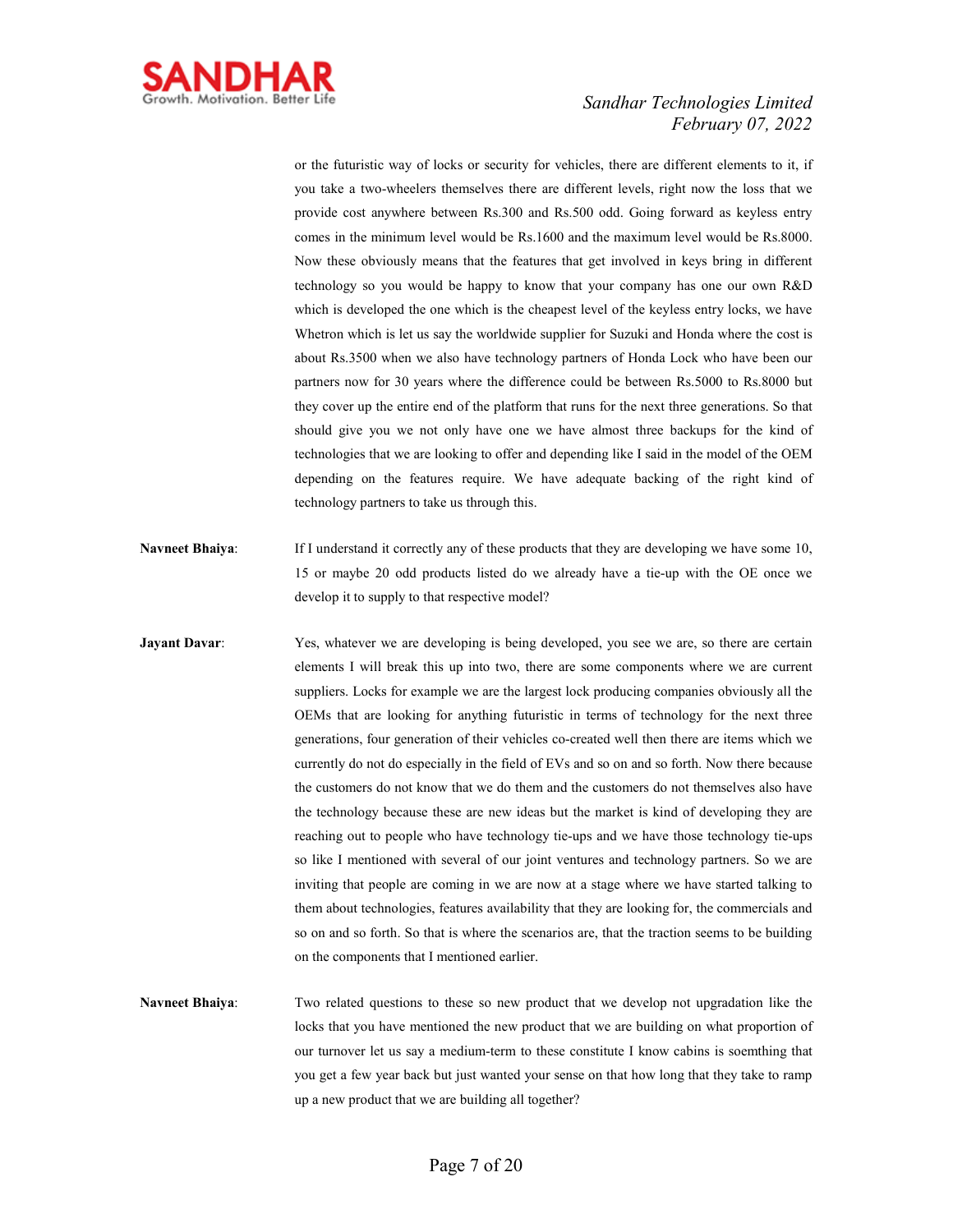

- Jayant Davar: It depends on the change over where the OEM looks like. I brought you an example of let us say the keyless entry locks these obviously bring a huge amount of premiumization to the vehicles. So like I said Rs.400 locks goes to a minimum of Rs.1600 there has to be affordability that the OEM sees which he can afford to put in as inputs into his vehicle and there has to be a market cost. Now everybody knows that there is an upgraded component available the technologies available so they will gradually built it up starting from where high models and then bringing it down to all their models so it does take time but it is very difficult for me to say how long that can take there are soemthing which are adopted and adapted very quickly there are some that takes a few years and more.
- Navneet Bhaiya: I understand and my second question was in terms of traction with new OEs so how does that work and how long does it take to build up a new key partner or new customer?
- **Jayant Davar:** Build up a new customer.

**Navneet Bhaiya**: Yes, new OE, so we have Hero, we have TVS, we have Tata Motors, Honda?

- **Jayant Davar:** I am at one point of time we used to be very happy when we use to say well we use to have a mandate or a KRA for the company saying that we should add one customer a year that has not changed if you ask me if you are looking at rounded established customers. But in current times you are aware there are 64 new EV suppliers that have come into the platform now should I consider them as our customers and adding and saying that we have added 20 or 30 more that does not make sense while we are adding but the size of the customer and the size of business that we can do per customer is very important. EVs is still nascent gain and therefore it is difficult for me to say which ones we will work out, which ones will grow their volumes, which one will become substantial, but obviously we want to keep our foot in the door and therefore we are entertaining most of them. Going forward we will have to say which ones need the criteria that works for us we typically like to have a customer who is a 100 Crores and more of business for us right now there are several new ones which are much, much, much smaller, but on an overall platform we like to believe that our KRA of getting a new customer that offers us a minimum of a 100 Crores of revenue on an annual basis is still very strong.
- Navneet Bhaiya: Fair enough. Thank you so much. I will join back the queue.

**Moderator**: Thank you. The next question is from the line of Abhishek Jain from Dolat Capital. Please go ahead.

**Abhishek Jain**: Good morning Sir. First of all congrats for decent set of numbers in the challenging quarter. Sir my question is related with the aluminium die casting business which we have seen an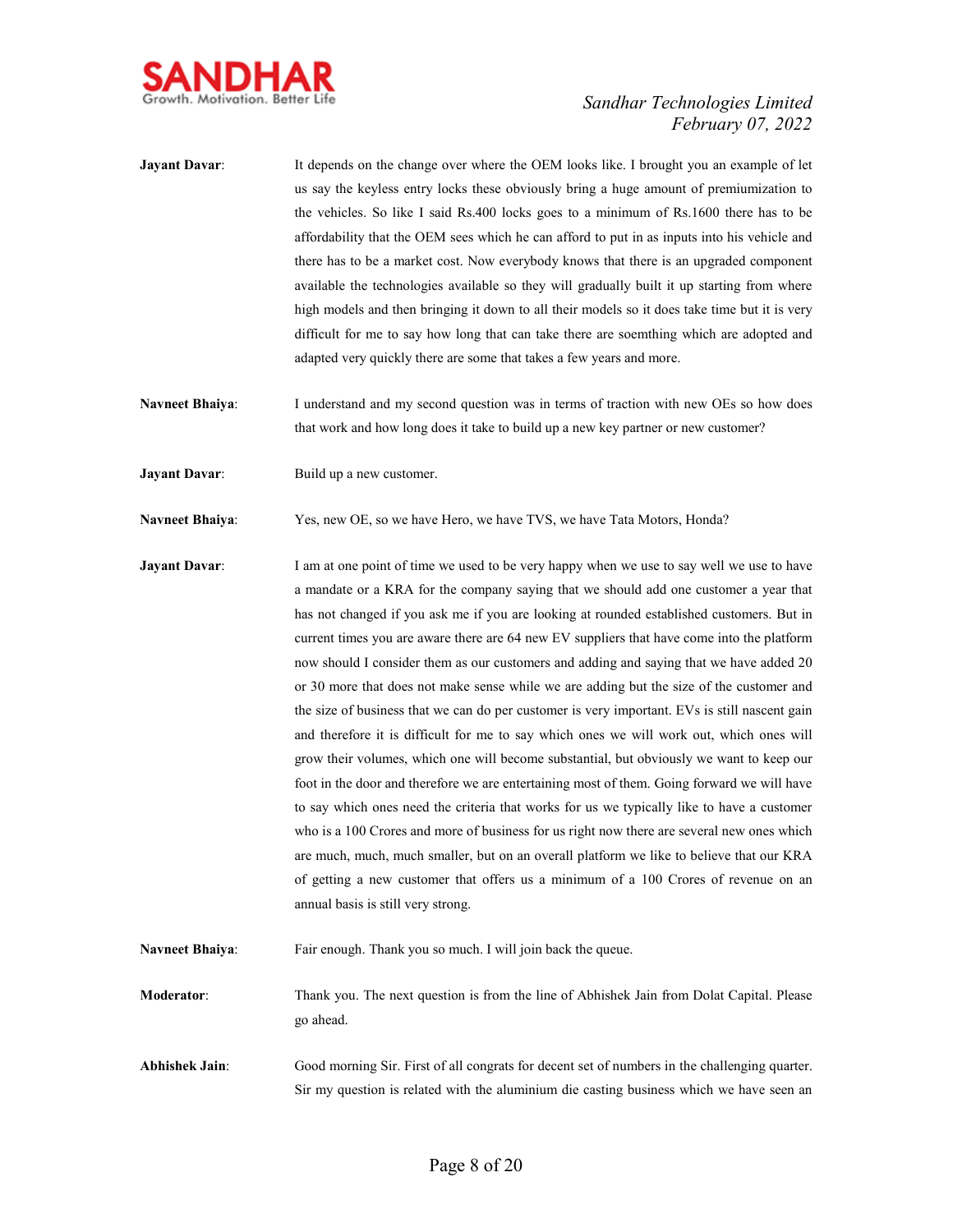

increase in numbers in this quarter and quarterly run rate has gone up to the 1.7 billion if we add foreign subsidiary number. So can we assume that this number will be sustainable in coming quarter?

**Jayant Davar:** Absolutely, I see no reason why you know that we made investments in fact I would be disappointed if you only say sustainable it should be a growing number that is what we are anticipating hoping we have been growing even in the quarters where our output of the OEMs and the overall industry has been grow we manage to not just keep our head up now whatever we have grown and we will continue to grow.

**Abhishek Jain**: No Sir the company got a lot of the additional business from the HMSI, TVS and Denso for aluminium casting especially for the tools and molds so what is the quantum of orders and how much incremental revenue will get in FY2023.

- **Jayant Davar:** Well again I cannot talk a futuristic numbers, I am sorry, but suffice to say that like I said HMSI was a customer that we added in the last year they have given us several components some of them have been productionize others are under development this is an ongoing business for us and like I said every element of any new customer that we want onto our platform should be about a 100 Crores reach so therefore we are looking at those targets going forward whether it is for aluminium whether it is for the new locksets business that we have got now from HMSI I am sure you are aware whether it is a business of sheet metal that we have got from HMSI that again I think I made aware in our last investor meeting. So HMSI is going to grow to a large customer products going forward that is what we are hoping, that is what we are developing it for, that is where investments are being made that is where we are engaging with them on a regular basis.
- **Abhishek Jain**: So Sir this quarter we have seen sharp revenue growth in the foreign subsidiary that margin has seen a sharp contractions. So can you throw some light on it what is the region of margin contraction in the foreign subsidiary which used to get a higher side in earlier quarter?
- **Jayant Davar:** Is that right, I do not think so, I do not see a margin contraction. Overseas subsidiaries they have perform very well Abhishek. Our overseas subsidiaries have done very well here.
- **Abhishek Jain**: So can you give numbers of the overseas subsidiaries like the revenue and the margin in this quarter.
- **Jayant Davar:** Of course that I have in front of me. Yashpal Ji you have them individually.
- **Yashpal Jain**: Yes I have them individually so I will just give, Sir.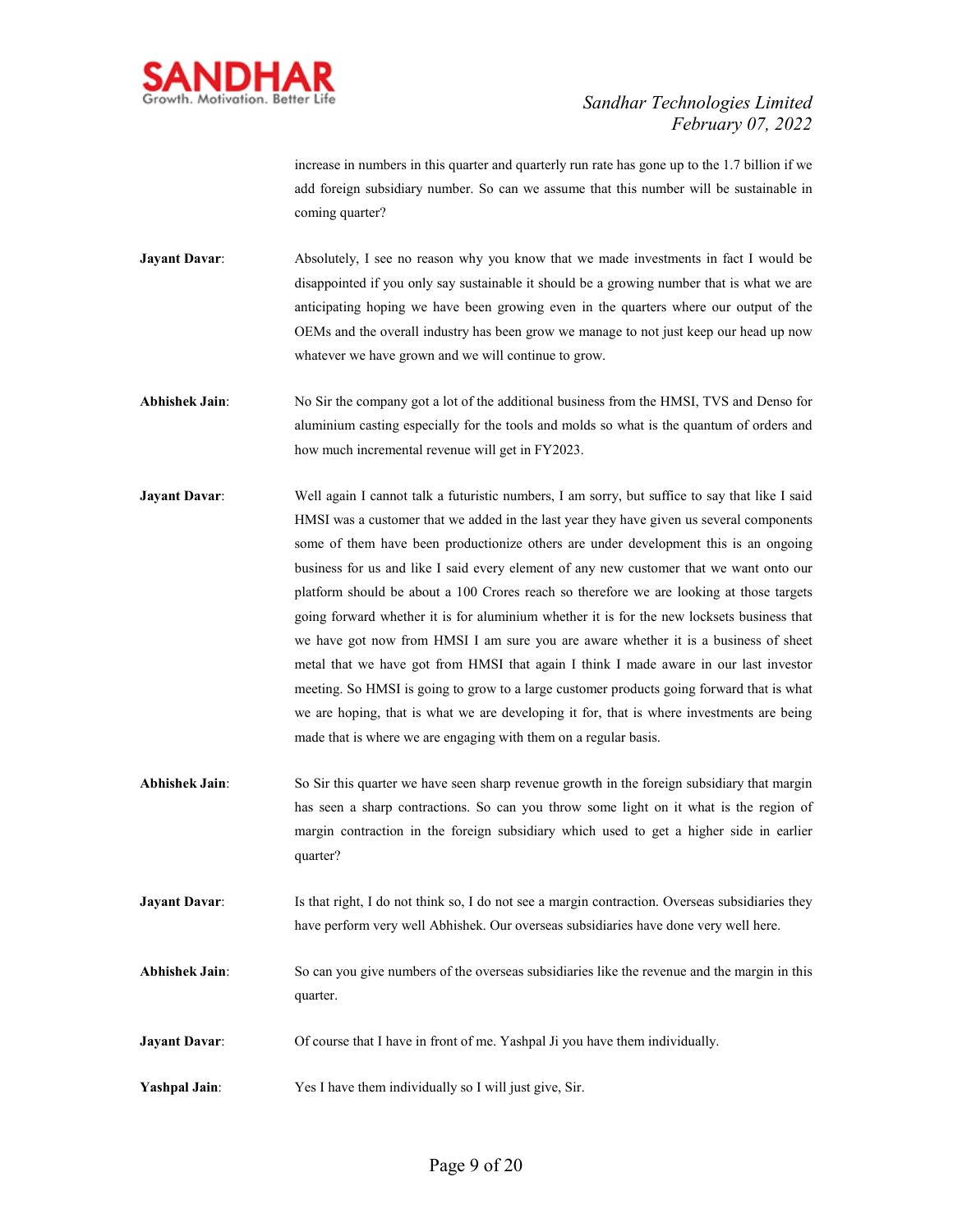

- **Abhishek Jain**: Sir my next question is related with the cabin and fabrication business you have owned seven new business in India, in overseas, demand for excavators is quite a strong so just wanted to know what is the outlook ahead for both revenue and the margin for the cabin and fabrications business?
- **Jayant Davar:** Yes, if you ask me it will be very difficult for me to tell you, because of the fact that I am not supposed to talk about it all I can tell you is that I think last month was our highest level month in terms of output and that is an area which his going extremely strong. Add to it what has been announced in the budget you have seen the focus on infrastructure and if that is going to be the case I think that is one area of pressure for us happy pressure though in terms of growing sales and we see that not abating in the near future. So I think in terms of our run rate we are already at a run rate of 40, 42 Crores a month in that business and I think things will only improve thereon.
- **Abhishek Jain**: Sir my last question relative with this JVs performance can you throw some light on the JVs performance each and everyone.
- **Jayant Davar:** Yes, JVs performance this year again one quarter the first quarter was not good with the COVID scenarios lot of our joint ventures are with the Southeast Asian countries including Korea and so on there were certain elements in the JVs which you are supposed to be out of India only for exports however because of no travel which was allowed during this period some of the delays came in, in the introduction of those model outputs to sales in Europe and America and also back to Korea that has put a little bit of delay and obviously because these are delicate companies as being new companies any pressure or stoppage of sales for a period of time also impact the bottomline however happy to say that we manage to keep things under check the sales has now begun to grow and Yashpal Ji will give you the numbers.
- **Abhishek Jain**: Yes sure.

**Moderator**: Thank you. The next question is from the line of Anish Moonka from JST Investments. Please go ahead.

**Anish Moonka**: Thank you. Jayant Sir while no one knows how the future bill evolve due to the inherent cyclicality of our industry. Still as much as we understand Sandhar is targeting a 30% growth over the next three to four years. I have two questions related to it. Firstly what part of the target is dependent on the increasing market share in the auto ancillary industry whether be it due to the new products or just increasing market share in old products and what part is dependent on a possible auto upcycle in the upcoming year. The second part is on the capacity that we have where we have given a capex guidance of just 100 to 125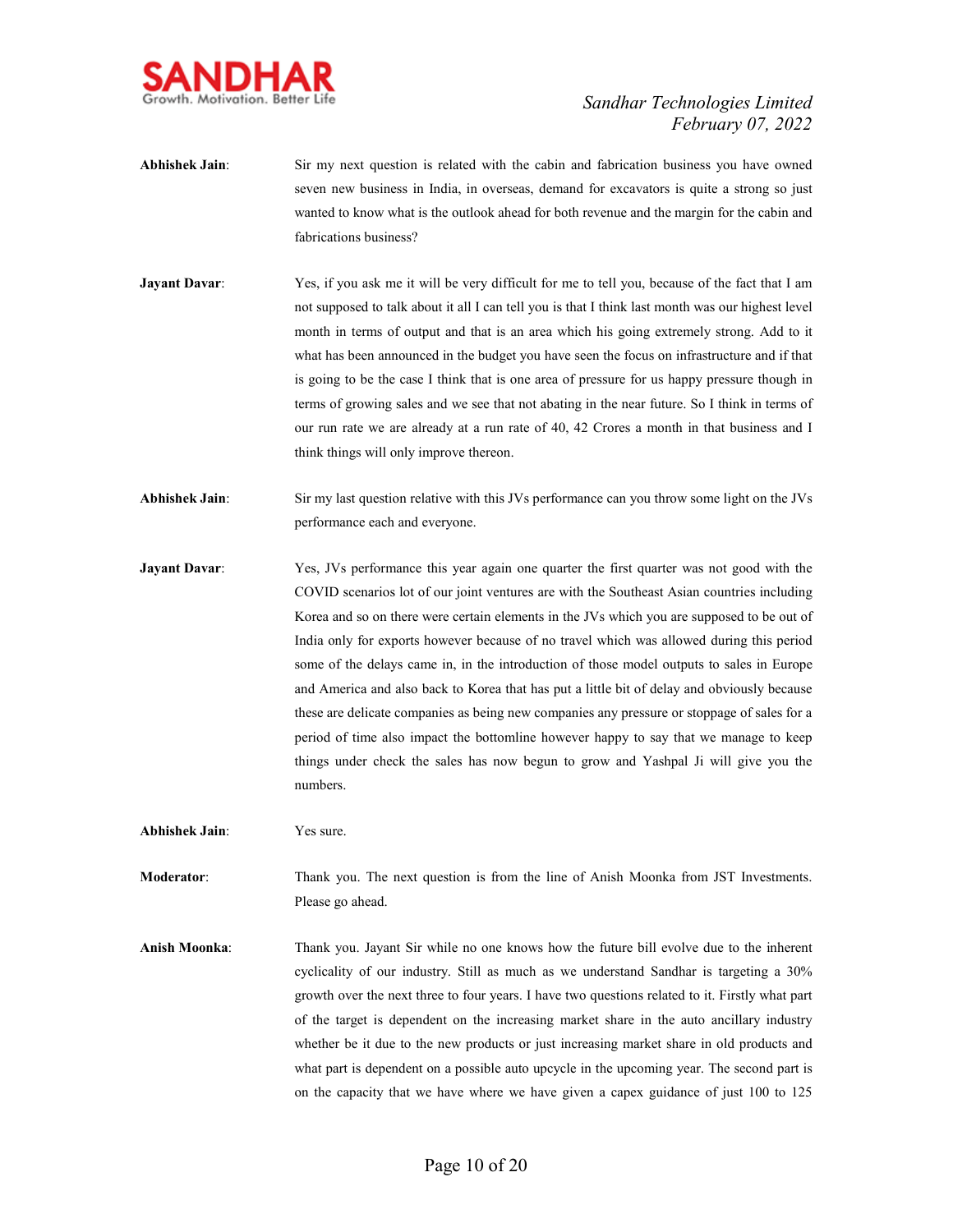

Crores yearly basically equal to our depreciation so given our past asset turnover of just 2.5 to 3x that just adds a revenue of 300 Crores. So are the current capacity is enough to support this 30% growth target? Thank you.

**Jayant Davar:** See on a bulk basis our capacity utilization at this point of time if I was to aggregate it amongst different components, amongst different technologies, I think should be between 60% and 65% so that is point one. Point two is that you have heard that we are setting up these five new projects and in those five projects Mr. Yashpal just told you that the total investment that has been anticipated is somewhere to the tune of about 350 odd Crores. Now obviously you can do the math in terms of asset terns and that is something that we are looking to do is starting from the next financial year itself. Add to that you asked about market share we are not looking at a hams market share we are not looking at because of the unpredictability right now we are not looking at the auto sector to grow on a dramatic turn. What we are doing is focus on technology upgradation and premiumization and also to get newer businesses that we are not doing now which is our call for wallet share increase which means that from the same customer that as I have today I am trying to get new kinds of components so I am starting from level zero I am not saying my share is 60% and I am growing it from 60% to 65% I am saying I am a zero today and whatever I am getting now will take me up to a second source, third source or whatever but it will give me a share of these new businesses going forward. I do not know if I have been able to answer your question.

**Anish Moonka**: Yes good enough Sir. My second question entails the role of R&D and what are we doing at Sandhar to be ready with the next leg of products, that our customers will ask for in the next five to ten years effectively being ahead of the curve such that we not only grow in terms of revenue but also through a much higher value add compared to our competitors as you already mentioned in the locks. So could you please talk more about these efforts. Thank you?

**Jayant Davar:** I mentioned locks and you saw that premiumization and value addition as we put it are goes at several poles and several times over and this is not just in the case of lock it is in almost all the vehicle components that we make, whether it is aluminium die casting while we are adding on certain things now that from aluminium we are also going into magnesium castings which are of a different premiumization and they give us some much higher value addition we are going in from regular machined components on to machine less components which obviously give us a much higher value addition this is in the commodity space if you look at spaces which are proprietary we are moving from one level of sensors to now cameras which then bring in a much higher level of premiumization and value addition so all across the board all the areas that we are functional in today we are looking at this premiumization. Even in the area of sheet metal components where we use to make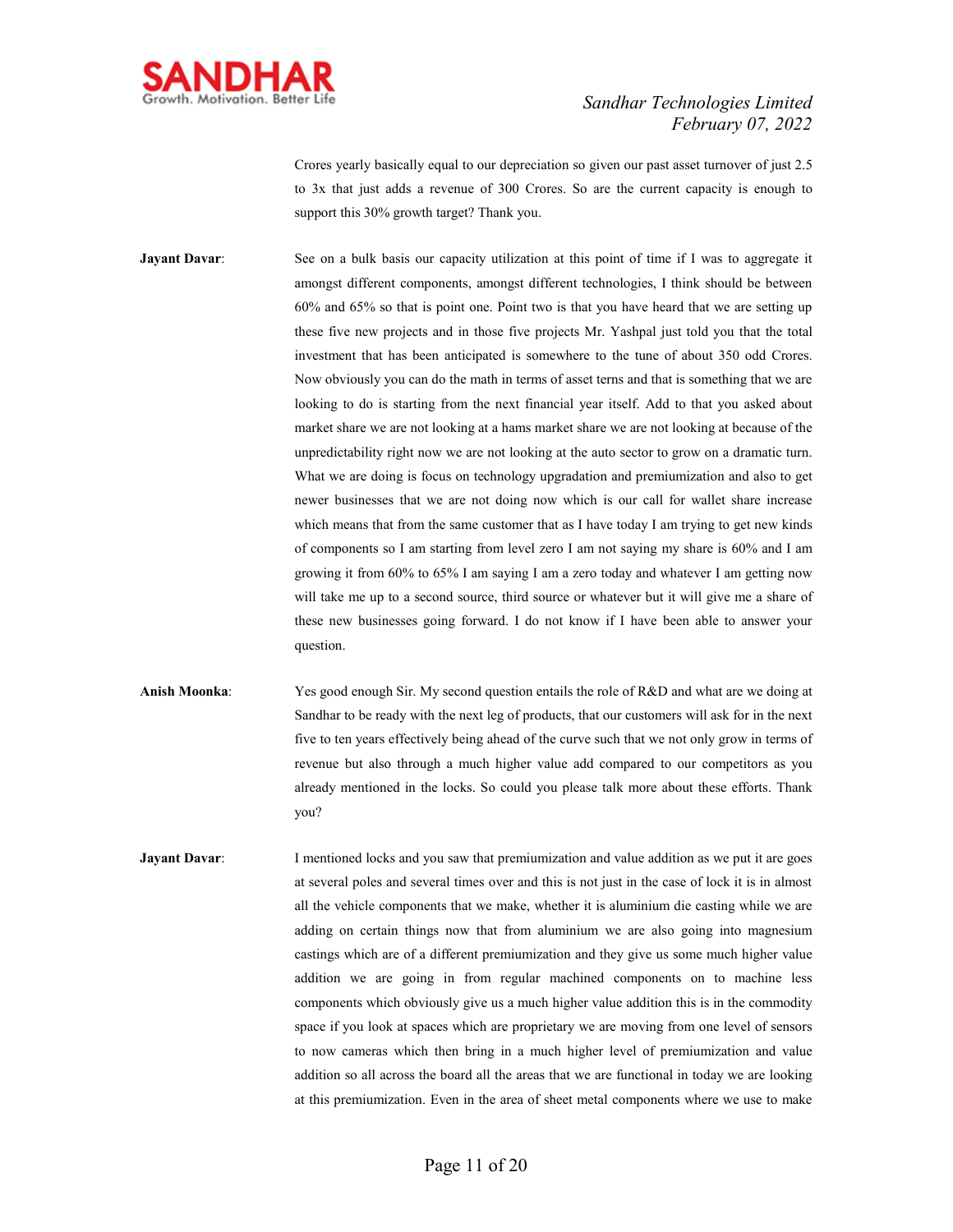

blank sheet metal components we are now moving into a different category of complete assemblies and subassemblies which are then being delivered not as a component but as a tier one product whether it is muffler bodies complete, whether it is frames that are complete, we are moving on from making parts to making proprietary items you saw that move when we move from components onto making cabins for example. So every element of our componentization is being premiumized every element. In terms of your R&D I am happy to announce that this year if I am not mistaken we have I think almost 12 to 15 new patents that were targeted that we have already got and that work goes on unabated and the advantage of getting Indian patents and doing it yourself is that you do not have to pay any royalties anywhere you do not have to tie up with any technology partners overseas and whatever you build out of here is done at Indian cost and that is extremely important in the area of manufacturing in India.

- **Anish Moonka**: Just a last question from my end, from a capital allocation perspective I would like to know your thoughts on a buyback given the valuations at which Sandhar is trading in the markets? Thank you.
- **Jayant Davar:** Well that is a difficult question for me to answer. I would love to buyback if you want to but I think we have responsibilities to our shareholders and in fact from what I understand the number of shares available in the market in terms the liquid shares is not very much. So we will be talking to people how the liquidity of shares in the market can grow and what can be draw down to the table to make our investors happier as they go forward.
- **Anish Moonka**: Certainly Sir. I think that could lead to a much better price discovery. So I will rejoin the queue thanks for the elaborate answer. Thank you.
- **Moderator**: Thank you. The next question is a follow up from the line of Abhishek Jain from Dolat Capital. Please go ahead.

**Abhishek Jain**: Sir how much increase in content per vehicle in the sheet metal post setting up new plants and addition of the new plants?

- **Jayant Davar:** Well the new plants obviously give us a huge upside Yashpal Jim he might have the numbers as to how let us say our content per vehicle even if you look at new plants that are being setup sheet metal for example what is our content going up from where to where.
- **Yashpal Jain**: Sheet metals are like a component as of now there is the threefold increase in our component size I mean in the sheet metal it has gone near to 1500 is the content per vehicle as of now in sheet metal and it is going up with what has been added by the customer.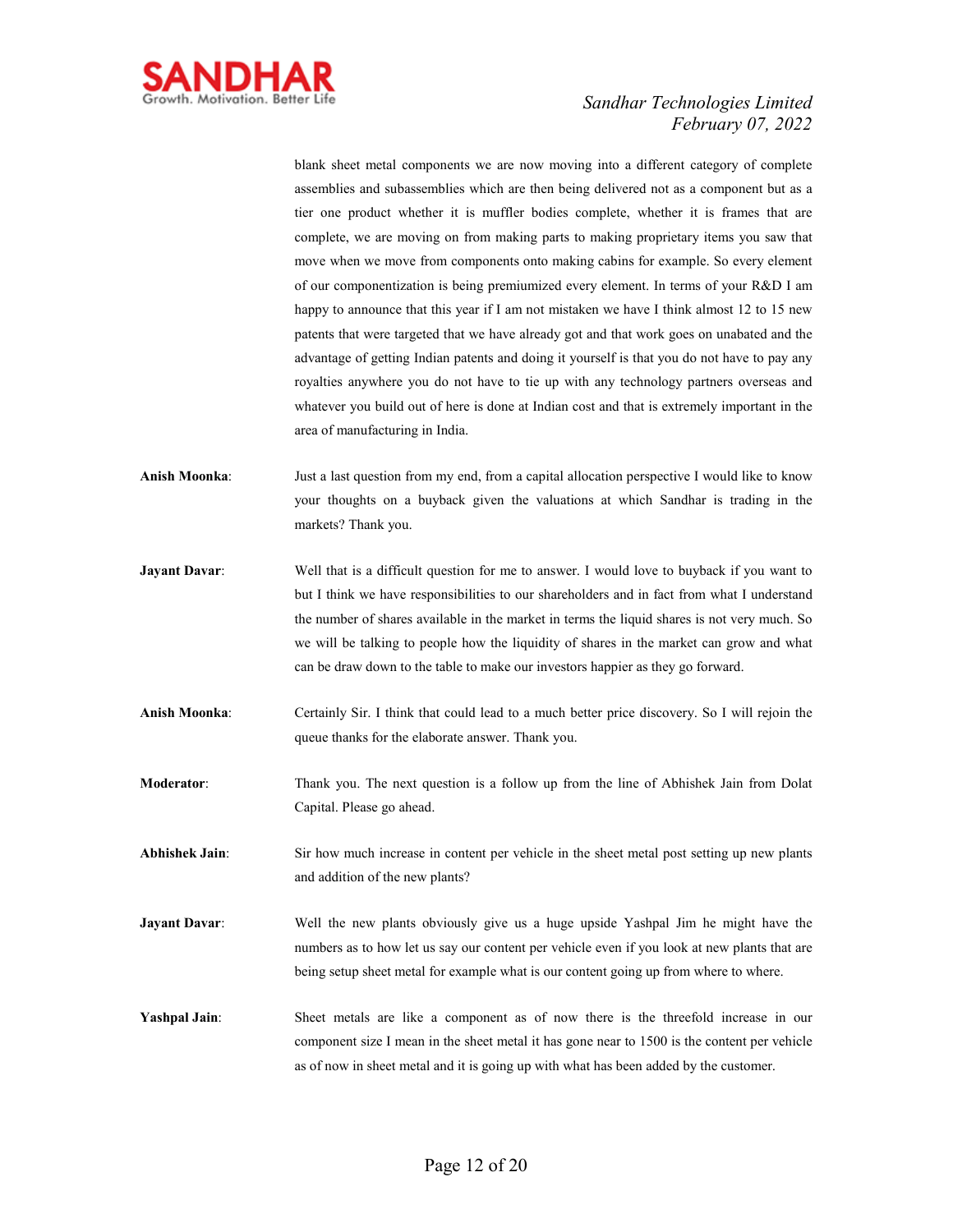

- **Jayant Davar:** Yes, so to answer that question for us our capacity built up should let me say in terms of capacity we will go up to a capacity that can generate about a 1000 Crores of revenue from the current level of what we were doing which was close to less than 200 I am assume.
- **Abhishek Jain**: Next question is relative with the JVs performance AMKIN which was supplying the helmet to the most of the OEMs the company wants several new orders from the OEMs and also receives some orders from the export so what is the outlook for this business and when it is going to be profitable.
- **Jayant Davar:** Well we are now fingers crossed and happy to state that we feel confident that this will no longer be loss making going forward in the next financial year we have like I said in the past we were very happy to report that we now have clearance from almost all the OEMs the only company to do so and we have also built on, on a lot of export potential models that we have tied up with at this point of time as we sit those are being assembled and those should start shifting soon. So we are looking at a several fold increase in numbers over the next year.
- **Abhishek Jain**: What about another JV of Jinyoung Electromechanics which is supplying avian panel and switches. So loses was wide earlier so what is the current status?
- **Jayant Davar:** Well if you want me to run all of them I can you spoke about the Avian panel business which is Jinyoung Sandhar where loses have been brought down substantially already with consolidation it was a new unit and it got loss because we could not get technology partners to be here we are very hopeful that those matters are now behind us and we should be in the volume production on a regular basis where that is concern. In terms of Winnercom I think we are already now in profitability if I am not mistaken Yashpal Ji is that correct.
- **Yashpal Jain**: Yes, Sir it is in profitable.

**Jayant Davar:** That is profitable the one thing that will be a big launch for us will be Kwangsung that has started manufacturing and started shipments in the month of January these will be ramped up as we go forward and again you will see substantial numbers coming out of the exports that we do from this unit this is sun visor and BOT films. BOT films have been accepted very well with the customers in India and we expect those numbers to grow and so well the sun visor.

**Abhishek Jain**: Thank you Sir. My last question is related with the EVs so what all products you are going to add in your portfolio and how much revenue currently you are receiving from the EV segment and what is your target?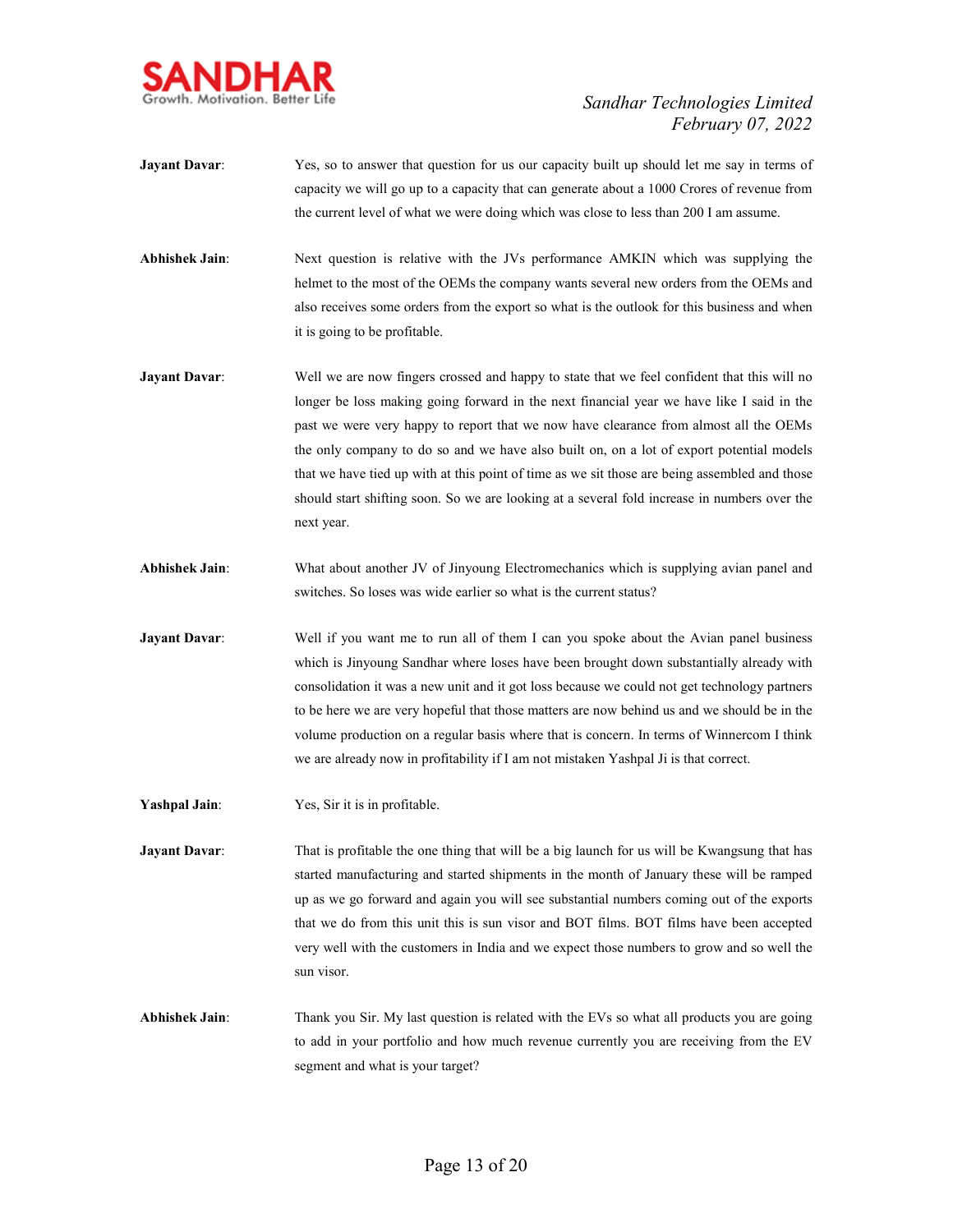

- **Jayant Davar:** Right now the EV segment I will give you the revenue very quickly I think Yashpal Ji will have that revenue but yes EV revenue is still very small it is very, very insignificant although having said that we tied up with almost more than 50% of the EV makers in the country you are aware that there are huge numbers we tied up with many, many, many of them that seems stable some of them are extremely small some of them are producing same numbers a month which obviously has no meaning for us but Yashpal Ji what has been our revenue.
- **Yashpal Jain**: Sir it is 38 Crores for nine months from EV?
- **Jayant Davar:** So there you have the number 38 Crores from nine months if you look at it, it is less than 5% of our revenue.
- **Yashpal Jain:** Like we have the EV offtake starts growing that EV starts our revenue is going up and second is the reason is that like quarter two was the lesser due to chip shortages the business affected in overseas business also that is the reason because we are supplying for fourwheelers as well as two-wheelers in EV segment.
- **Jayant Davar:** One is the product which is our existing products based in commodities which go into EV vehicles and then there are electronic vehicles that are specific to electric vehicles. So going forward the way we are looking at is that some of the things that I spoke about which is let us say the BLDC motors which will be specific controllers which will be specific these will be specifically for only electric vehicles. Let me give an example we can say we make a sheet metal frame for a motorcycle that can go in a regular motorcycle and that can go in an electric vehicle but some things like a motor controller or like a battery pack or like a battery management system will only go into an electric vehicle or a hybrid vehicle as best. So we are working on both items the regular items obviously go from our regular investments that are already there but some of the new ones will go in specifically for the electric vehicles where new technologies are being developed and being fine tuned.
- **Abhishek Jain**: Thanks Sir, that is all from my side.

**Moderator**: Thank you. The next question is from the line of Shashank Kanodia from ICICI Securities. Please go ahead.

**Shashank Kanodia**: Good morning Sir. Just to get a sense upon the return to double digit margin profile with the kind of contractual arrangement that you have with your OEMs as well as stabilized Brownfield prices how soon will it get back to the double digit margin profile and what kind of a guidance you give for next two years.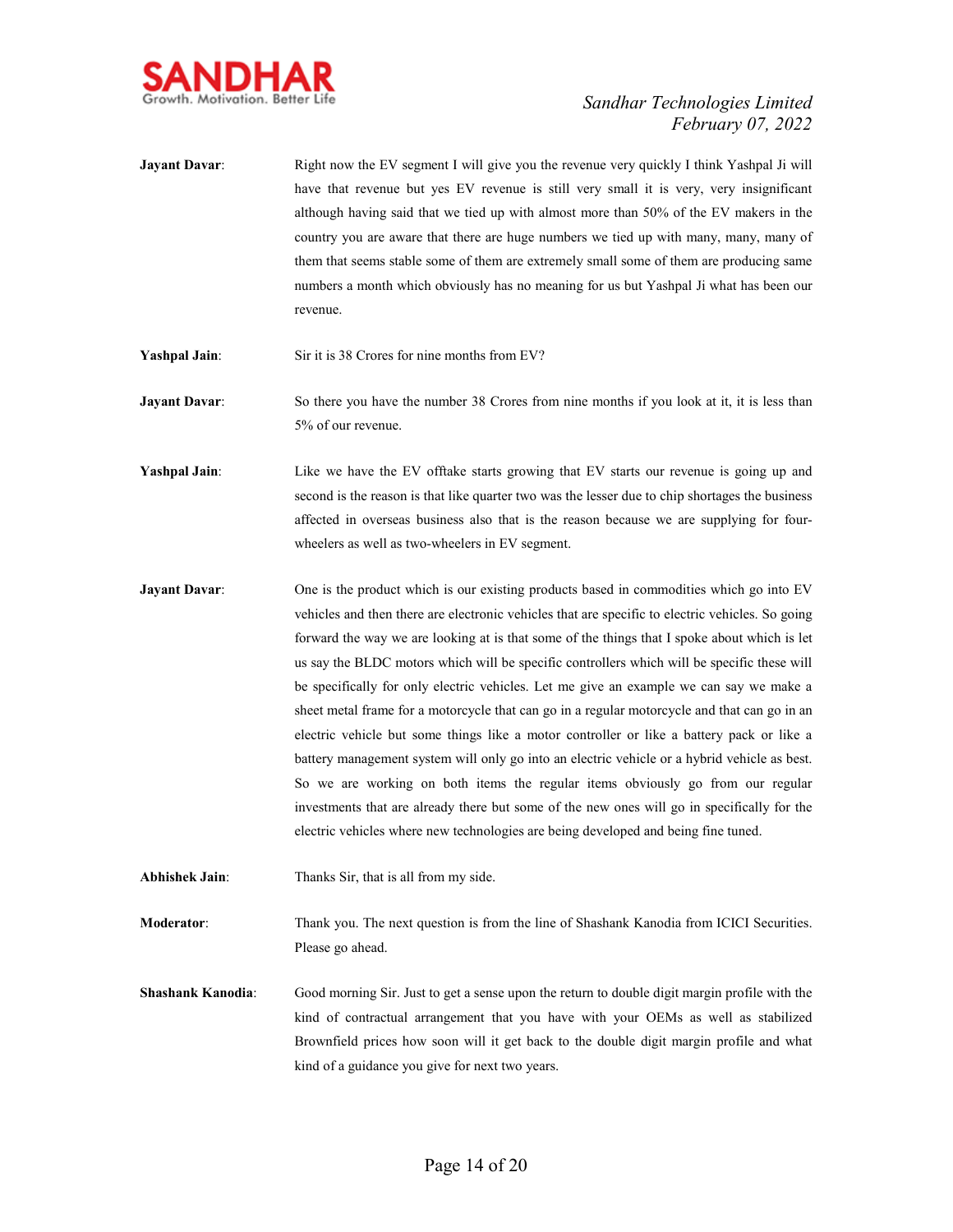

- **Jayant Davar:** Shashank you know Double a better digit is what we are looking at double digit should not be difficult to reach there is an aberration in the double digit thing for now on account of commodities and like I said if prices keep going up of the commodities then the compensation that we get from the customers comes in only three months later and therefore we may had an impact, Yashpal Ji what has been our impact on raw materials.
- **Yashpal Jain**: In terms of our EBITDA hit.
- **Jayant Davar:** Yes, uncompensated ones.

**Yashpal Jain:** It is 12 Crores.

**Jayant Davar:** It is 12 Crores. Now if you were to add 12 Crores you are already in double digit is not unreached so I do not think double digit is an issue at all our stabilized things that we work for that we should be working at an optimized EBITDA margins of anywhere between 12.5% to 13.5%. Anything lower than that is typically on account of stuff that happens commodity prices there is get compensated but that is the number that we kind of target here.

**Shashank Kanodia:** Sir this 12 Crores should come back in Q4 itself right the uncompensated raw material cost.

- **Jayant Davar**: Yes, it should come back there is some long-term assets when there is commodity price increase it will bring absolute numbers you get that compensation back but as a percentage of the output there is a little bit of slipup that happens unless and until the model changes and when model changes then fresh costing were done but in any case the double digit is the minimum that we should be looking at is our target.
- **Shashank Kanodia:** So Sir for next year maybe 12% is something that we should be able to do that.
- **Jayant Davar:** I cannot talk the numbers and again astrology balls I cannot open I do not know if commodity, but then you will tell me next time, you only have told us.
- **Shashank Kanodia**: Secondly Sir just if you can throw some more light about our penetration with the top EV OEMs domestically let us say for example Hero Electric, Okinawa, Ather, Ola Electric, so how are we present in these kind of an OEMs and what product do we supply.
- **Jayant Davar:** We are in either supplying or actively developing with all the names that you heard of in the Indian context I will have to leave it there for the moment with that statement.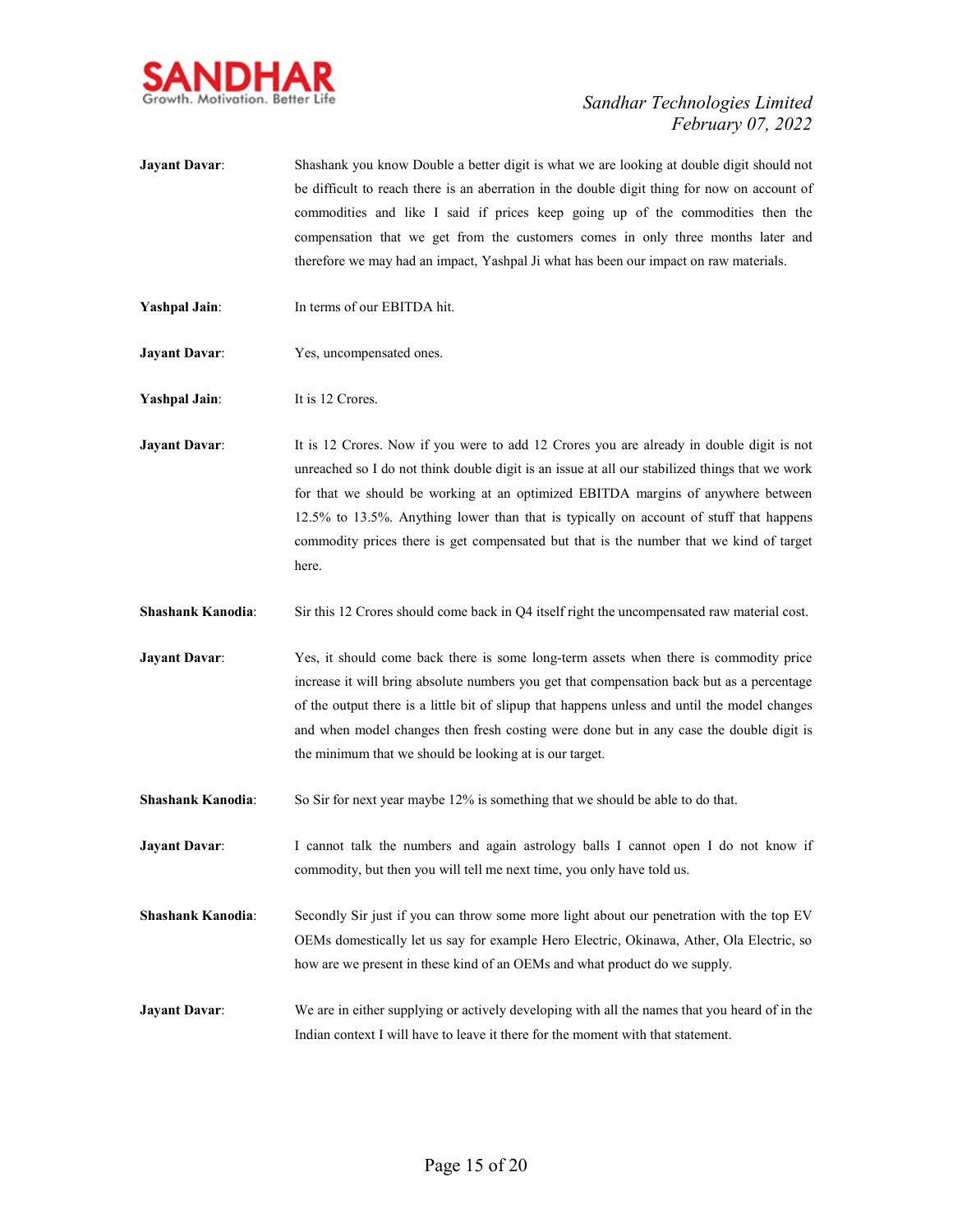

- **Shashank Kanodia:** Secondly if I put it is the Hero is generally the own EV product so since we have a strong holding in Hero Motocorp so we will have a substantial share of revenue in the product segment from them right?
- **Jayant Davar:** Yes, as and when they appear and as and when their volumes grow up you will be able to see it in your balance sheet.
- **Shashank Kanodia:** Sir lastly on the debt profile how do we see the debt trajectory for next two years?
- **Yashpal Jain**: Well Shashank I will respond to this. So presently like we have a debt price of 356 Crores as you know we are building up five new plants. So next year another we are planning something around 150 Crores of the additional capex but again next year we will be having our internal cash accrual of close to 250 Crores plus. So largely I do not see that going much beyond our level of another 100 Crores even if we have to meet out like maintenance capex and further expansion will be restricting it and whatever cash generation we will be generating from the businesses that will be using to reduce our debt.
- **Shashank Kanodia**: So next year it will peak out of 250 odd Crores and then thereafter it will plan to reduce it right?
- **Jayant Davar:** Yes, exactly because what happens is that we are doing capex in a staggered manner it is not that we are building all the capacities together so one is going live it is start generating revenue similarly the another one is being build up so in a phase manner all these five plants will be coming up so whatever that cash addition is there will be using it for further expansion per se that is how we plan today.
- **Shashank Kanodia**: Thank you so much. Wish you all the best.
- **Moderator**: Thank you. The next question is from the line of Nikhil Kale from Axis Capital. Please go ahead.
- **Nikhil Kale**: Thanks for taking my question. My question was more on the strategy. So Sir in the presentation you talked about multiple new products that you are kind of working on so just wanted to understand how are we looking at it because we already have our strong position in some of the locking side of mirror. Now when we are getting into so many different products how do you kind of ensure that we have the kind of correct focus so that we can scale up and become a significant player in at least a few of these components or are we spreading ourselves to till?
- Jayant Davar: Nikhil very good question thank you for joining the call today. You know a lot of components that you talk about that we have spoken about fall in the same genre of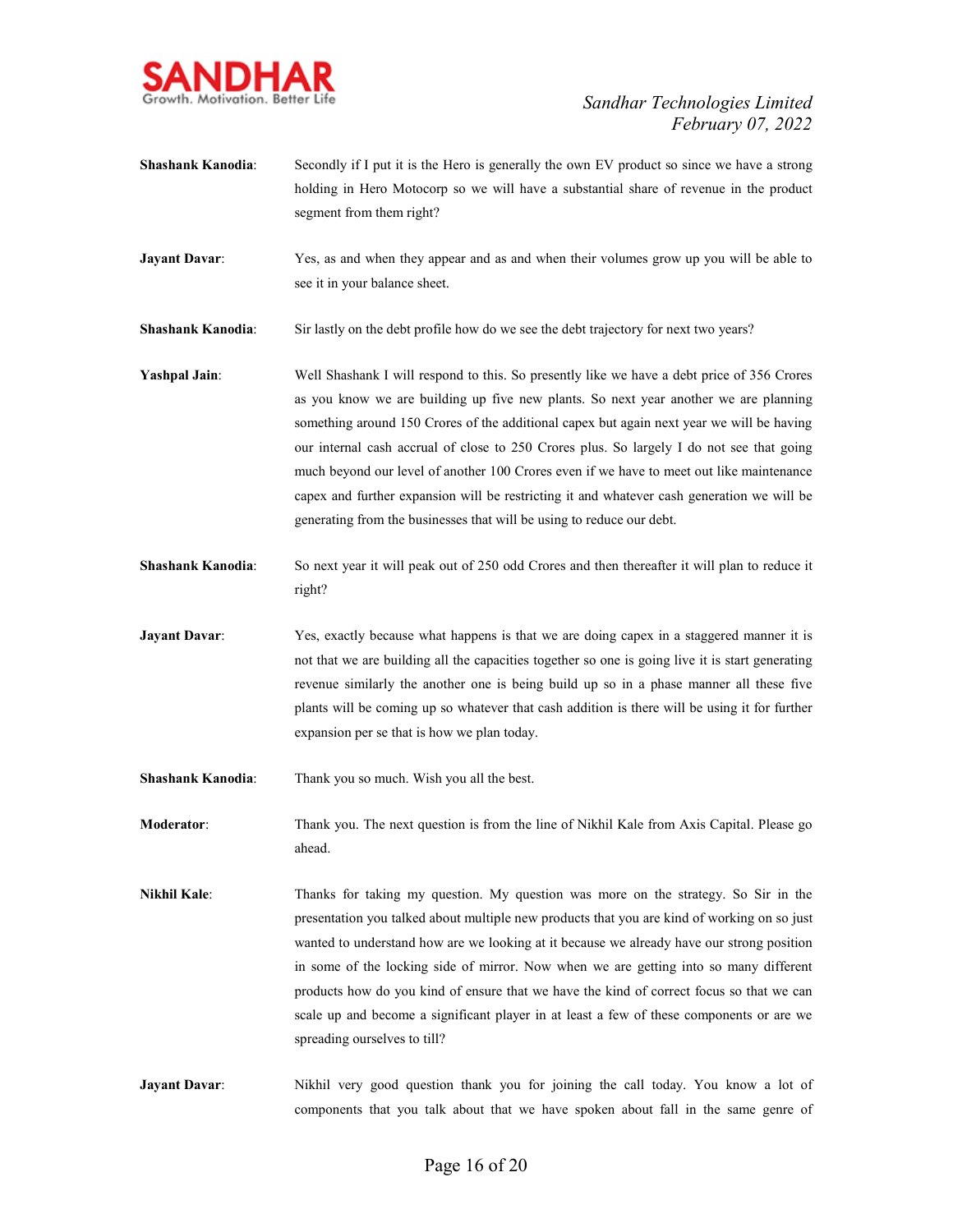

componentry so if we talk of sensors for example the base level of the sensor is the same the applications are different. So if you look at companies do sensors they do all kind of sensors so I might be able to say while what we do parking sensor we will do ambient the air pressure center we will do a TPMS and so on and so forth they all fall within the same gambit. So overall in terms of our context of technology they fall within the same range. So similarly some of the electronics fall in the same range and you know that we have been working on electronics now for the past five to seven years so whether you look at USB chargers or you look at foldable keys or you look at ESLs all of them fall in the same category so categorization is not different it is just that it is a new block and that new block is not of 70 technologies it is probably only two or three technologies that every player has to play in and you also have to understand the air pressure sensors or any kind of sensors for that matter in themselves do not have too much of value so you need to combine and give it as a block to an OEM and OEM will not buy different kind of sensors from different kind of partners they would want to concentrate on sensor technology only with one or at best two suppliers I do not know if that answers your question.

- **Nikhil Kale:** Yes, it does, but just taking that point forward. So what I am thinking is see right now in an ICE you had multiple products and multiple suppliers had kind of position themselves across each of these products. Now as we gradually move towards EV specifically on the two-wheeler side the addressable number of products is coming down right so what we are seeing is that incrementally most of the suppliers are focusing on the same products be it motor controllers, battery BMS, battery chargers, DC/DC converters, sensors all these products now like you mentioned that OEMs will tend to just stick with couple of them and try to source most of the sensors say from one or two suppliers do you feel that structurally there has been a understanding that margins in these products are higher right now but going forward over the next two, three, four years given that you will see more and more competition for the same products margins will come down there will be quite a bit of margin pressure within the completive intensity?
- **Jayant Davar:** Absolutely Nikhil you are bang on the margins will go down and it will be left to only two or three players in each segments not question about that this is something that is always happened and I do not think that will change. However what is the heads that Sandhar has over maybe 50 people who have announced over this is our technology partners and technology partners that have been with us for years and decades you are aware Honda Lock for example has been with us for over 30 years and now they have not only been our partner we have setup an R&D center here in India with the Japanese engineers sitting with us jointly and doing joint development here in India. Now obviously they have a traction they have been doing it all over the world so when they are doing it with us the customers obviously will come to us because they are familiar with this entire thing and that goes with whether it is our tie up with Whetron or whether it is with Honda Lock or with several other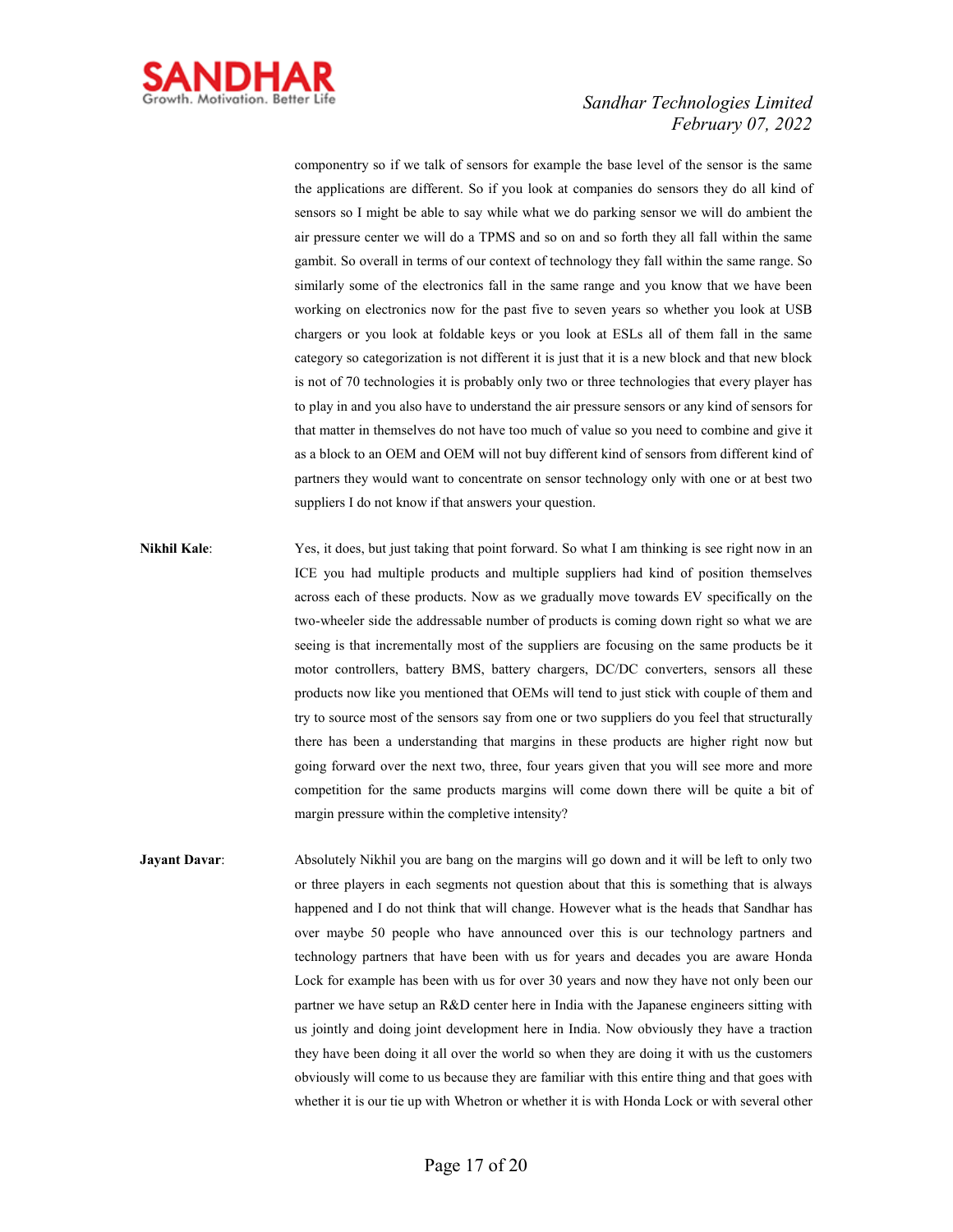

Korean companies who have been doing exactly the same thing. Now because these are validated tried and tested obviously the customer want to go with people who are tried and tested. So if our suppliers have been supplying these things internationally to let us say Hyundai and Kia obviously we will be the first top of all for these people when they come to India or they deliver in India. I do not know if it answers your question Nikhil. It will get even more comparative as we go forward and therefore we have to understand that for some year some people might get a little bit of booty on top but effectively at the end of the day it is all stabilize business that will throw up equitable margins as most other components we have.

- **Nikhil Kale**: Yes, but Sir just on the technology partner side so can you just talk about who are the technology partners we have seen some of these electric vehicle products be it battery BMS or chargers or for that matter wiring harness?
- **Jayant Davar**: Yes, so wiring harness we have a tie up with Hanshin that we tied up which does data cable and now for the first time we not only doing data cables we are also doing offline data cables as well as regular wiring harnesses. So that connecters there are a little different and that technology is available with us in terms of shark fin antenna there are ones which are wired and there are some which may not be wired again that technology comes from Winnercom who is one of the best known people in the field in the world. In terms of locks ESLs and so on and so forth we have Honda Lock like I said who have been had since 1987 and therefore that is a very strong relationship where we were building on newer technologies in India in our joint engineering center that we have set up here in terms of our sensors we have Whetron and Whetron is a large supplier in the EV domain based out of Taiwan all names that you see get covered in all of that.
- **Nikhil Kale**: Got it. Thank you.

**Moderator**: Thank you. The next question is from the line of Anish Moonka from JST Investments. Please go ahead.

- **Anish Moonka**: Thank you. My question is on the auto industry as a whole. So for the last seven, eight years the number whether be it two-wheeler or passenger vehicles presume as the whole are stagnant so Jayant Sir given your 30 years plus experience are there any structural issues due to which we are not seeing the growth that China or Indonesia saw while their economies were growing rapidly do you see the Indian growth story coming back in the next five years or the industry would have to look at exports to grow further? Thank you.
- **Jayant Davar:** My quick response to this there has been a trauma and I use the trauma this says that with so many things happening at once I think there was a shock in the system. You remember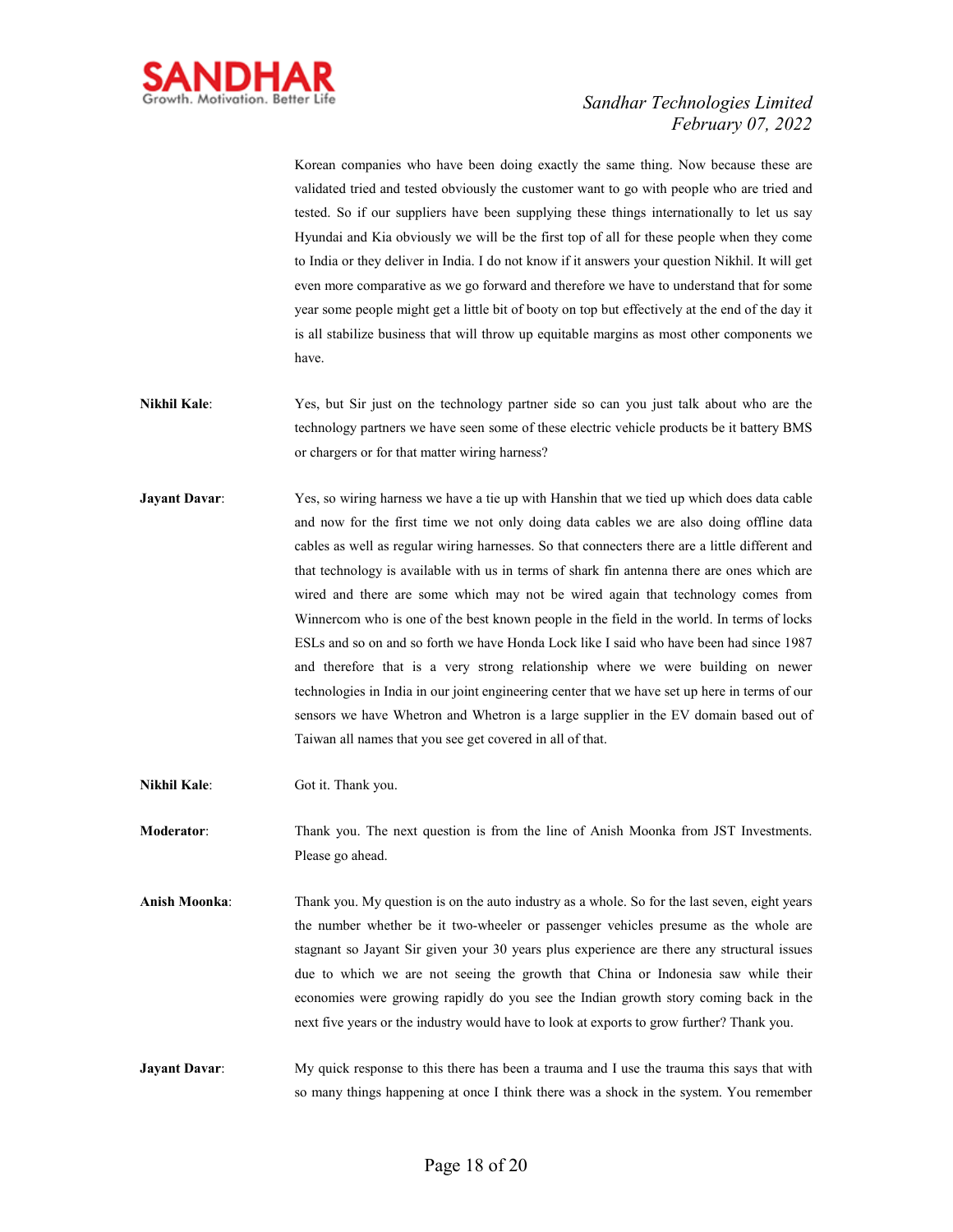

the mandate that came in where it is started off with saying Euro 4 to Euro 6 or Euro 3 to Euro 4 as standards of Bharat 3 to Bharat 4 there was a huge jump in terms of the cost that went into these vehicles then came the mandate then get third-party insurance also then came things which were mandated on a count of either Pollution or in terms of comfort or in terms of safety so if you look at let us say even motorcycles today the same motorcycle that use to retail at less than 40000 today the minimum price is over 60000 and that if you see is a 50% jump over an entry price of what somebody was looking at from graduating a bicycle to a motorcycle and the same thing has happened in passenger vehicles the same thing has happened in heavy commercial vehicles, medium/ light vehicles and also in construction equipment so there has been trauma on one side add to it the fact that there is this huge thing build on pollution fronts. So everybody, every state, every city in this country said you know IC engines are polluting little bit they understand that when you were moving from Euro 4 to Euro 6 the amount of pollution that was being caused with minimal and going forward as you graduate from this you will actually not have pollution coming from IC engines that is our technologies but in the system there was this huge shock that happened add to it COVID where people stop going out and the last thing on their agenda was to go and buy a new vehicle here most people especially in the MSME sector or people who were running their small businesses or people like ready walas for example who wanted to graduate to a motor ride vehicles were now thinking of where to get their three meals to eat let alone go and buy vehicle so there has been a shock in the system so where is it that we are looking at you said about the future India still is at less than 30 cars for 1000 people compare that with the US which is 560 compare it with Thailand which has 150 I understand from my understanding or the numbers that I have from statistics Pakistan has more than what India does. Now the aspiration on one end we talk of demographics where we say that 65% of our population is under we add of 35 as the aspirations we talk of aspirations of rural areas where everybody talks about you owning your own home, owning your own car and education for your kids. Now all these three sectors are now going to just run away China you are absolutely right grew up they grew up to huge numbers without any headwinds all of us I mean the last three or four years there have been massive headwinds I do think that this is mitigating as we go forward and I am looking at this new COVID variant that came to be the beginning of the end and my fingers are crossed I think once we can get pass that once the shock of this entire thing goes away the commodity prices begin to kind of stabilize people and banks around the world stop printing money it should stabilize and honestly if the entire world is moving to India to make it not just a cost low cost manufacturing base but also the hugest market that is available today I see no reason that we sitting in India producing here selling here will not be able to get benefits out of it so to me this is a temporary speed breaker and we should find a highway to take off soon around.